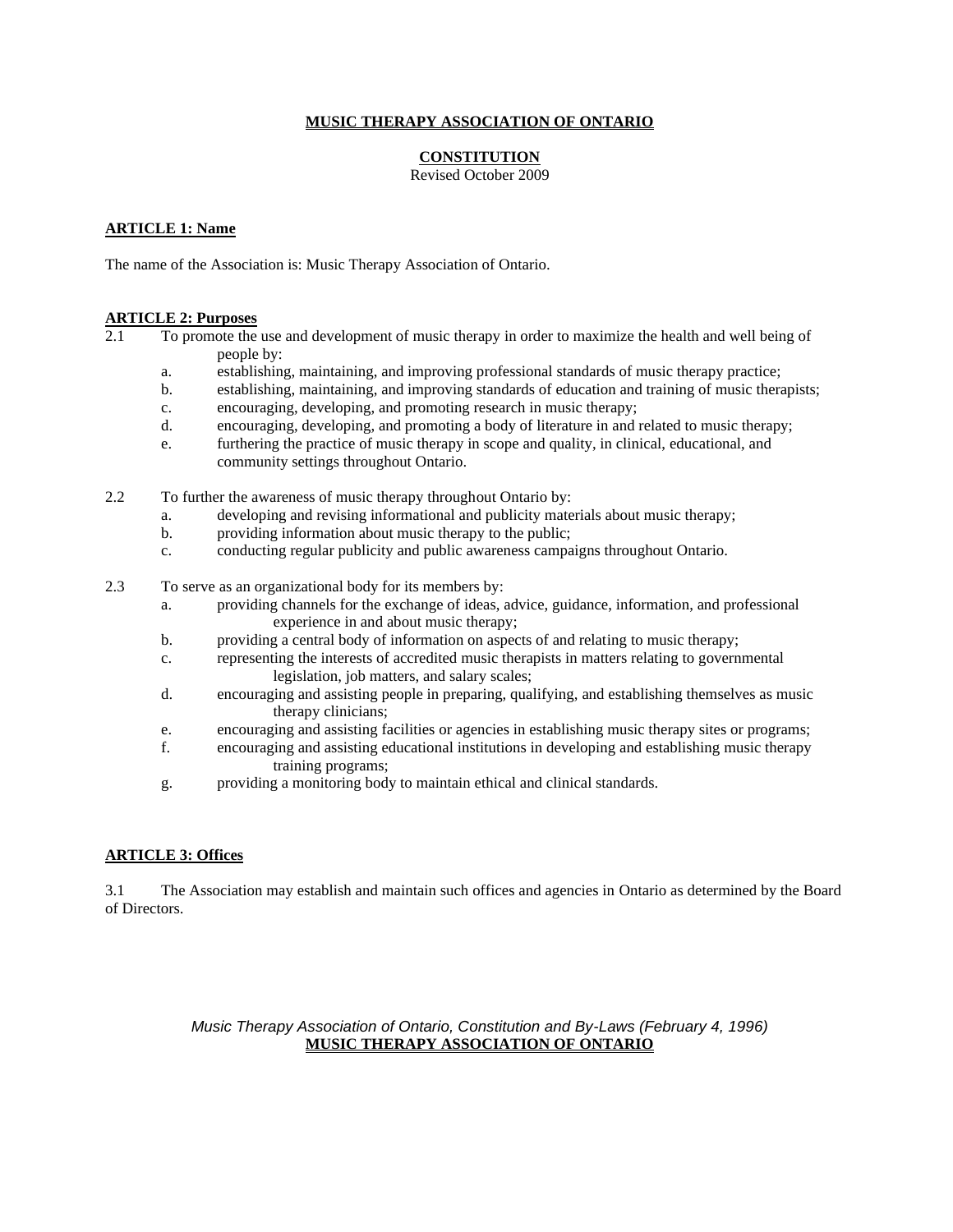## **BY-LAWS**

Approved February 4, 1996 Amended as approved October, 1997 Amended as approved October, 1999 Amended as approved October, 2009

#### **ARTICLE 1: Interpretation**

- 1.1 Definitions. In these by-laws and in all other by-laws of the Association hereafter passed, unless the context otherwise requires:
	- a. "Association" means the Music Therapy Association of Ontario;
	- b. "Member" means a person in good standing pursuant to Article 2.9, who has applied for and who has been granted membership in the Association, within a membership classification as set out in these by-laws;
	- c. "Board", unless otherwise defined within these by-laws means the Board of Directors of the Music Therapy Association of Ontario;
	- d. "MTA" means Music Therapist Accredited as granted by CAMT:
	- e. "CAMT" means the Canadian Association for Music Therapy.

## **ARTICLE 2: Membership**<br>2.1 **General**. The member

- 2.1 General. The members of the Association are the applicants for incorporation of the Association, and those persons who subsequently have become members in accordance with these by-laws and, in either case, have not ceased to be members.
- 2.2 Class of Membership. A person shall apply to the Association for membership within the following classifications:
	- a. **Music Therapist Accredited (MTA)** Voting membership open to all individuals with Music Therapist Accredited (MTA) status. Individuals with MTA status are entitled to hold office.
	- b. **Music Therapist Accredited-Retired/Inactive (MTA R/I)** Voting membership open to any individual with Music Therapist Accredited (MTA) status who is not actively involved in any music therapy practice within the membership year. These persons are entitled to hold office.
	- c. **Music Therapist Accredited-Graduate Student (MTA Graduate Student)** Voting membership open to any individual with Music Therapist Accredited (MTA) status who is in full time graduate studies. These persons are entitled to hold office.

#### d. **Music Therapy Intern (MTI)**

A non-voting membership open to individuals who are working toward accreditation. This category may be renewed only once, or with a letter of permission from the English or French registrar. e. **Associate Membership**

A non-voting membership open to anyone not accredited.

#### f. **Student**

A non-voting, non-office holding membership open to any full-time or part-time music therapy student. Full-time students in other disciplines are also eligible for this membership.

#### g. **Corporate**

A voting membership open to corporations interested in advancing the objectives of the Association. One representative from the corporation will have the right to vote, and shall enjoy all other benefits of membership except holding office.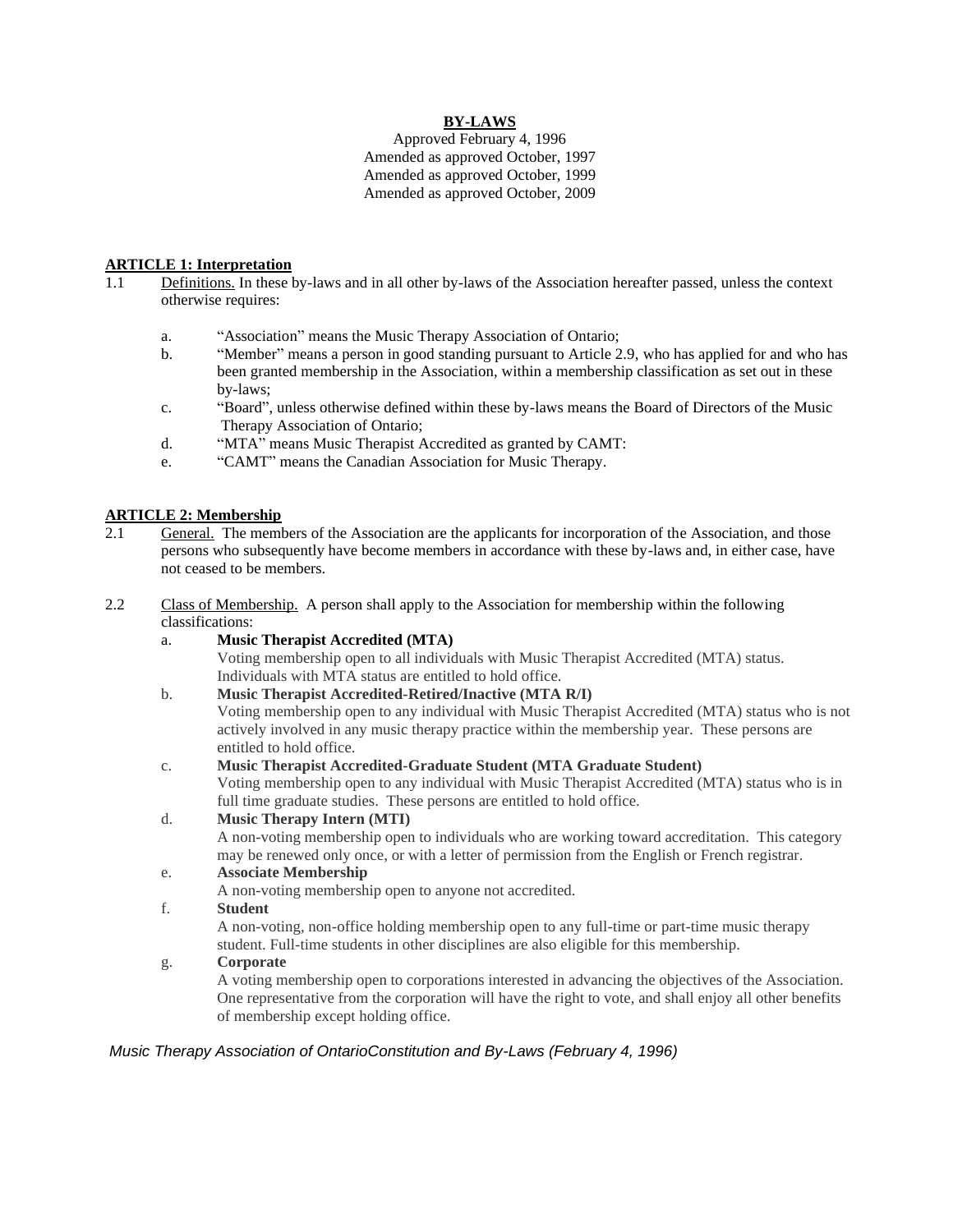## 2.3 Admission to Membership.

- a. All applications for membership in the Association shall be made in writing to the Board (or such person or persons designated by the Board) in such form as may approved by the Board form time to time. Upon approval of such application the applicant shall be entered upon the list of members and there upon become a member. The list of members shall be determinative of membership in the Association.
- b. All MTA applicants must be members in good standing with the Canadian Association for Music Therapy.
- 2.4 Rights and Duties of Members. Every member shall:
	- a. pay annual membership dues and fees or as may be determined in accordance with the provisions of these by-laws;
	- b. be entitled to receive notice of, and attend and vote at all meetings of the members of the Association except that Student, Associate and MTI Members shall not be entitled to vote;
	- c. sign a statement that they have read and will uphold the Constitution and comply with these bylaws, which includes the Code of Ethics and Standards of practice.
- 2.5 Dues and fees. The annual membership dues and fees for each membership classification of the Association shall be determined by the Board.
	- a. The Board shall, upon the recommendation of the Treasurer, adjust such membership dues and fees for each of the membership categories of the Association in accordance with the needs of the Association and propose these adjusted membership fees to the membership for approval by ordinary resolution at the next Annual general Meeting or Special general Meeting of the members of the Association.
- 2.6 Membership and fiscal year. The MTAO membership runs for 1 calendar year from joining or renewing a membership. The fiscal year of the Association shall end on December 31 of each year.
- 2.7 Termination of Membership. A person shall cease to be a member of the Association:
	- a. by delivering his/her resignation in writing to the Secretary of the Association or by mailing or delivering it to the address of the Association. A resignation of a members becomes effective on the date the letter of a written resignation is sent to the Secretary of the Association or on the date specified in the letter of resignation, whichever is later;
	- b. upon his/her death;
	- c. on being expelled from CAMT under CAMT by-law, Article 18.9 f;
	- d. upon failure to pay any outstanding dues and fees.

In the event of termination of membership any fees paid shall become forfeit.

- 2.8 Suspension. A member shall be suspended when annual dues and fees are in arrears 30 days past the renewal date. Such member shall not be permitted to vote, to make nomination, or to hold office in the Association. The said member shall be deemed to have resigned.
- 2.9 Good Standing. A member is in good standing unless the member is in breach of any of the provisions of these by-laws or any rules or regulations made pursuant hereto.

#### 2.10 Reinstatement.

a. A person whose membership has been suspended but is otherwise duly qualified for membership under the provisions of these by-laws may at any time apply to the Treasurer to be restored to membership. The Treasurer may restore such person to membership in the Association.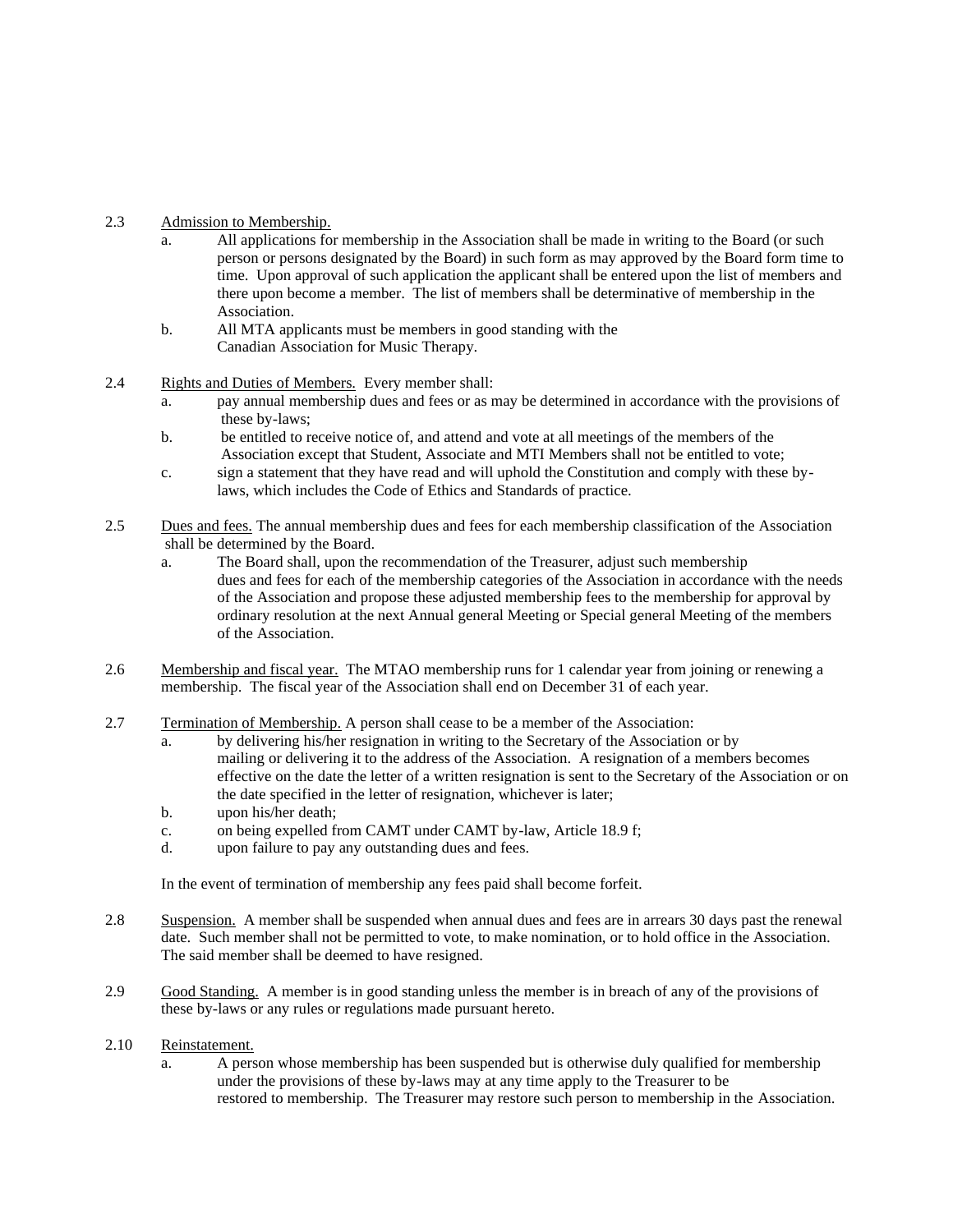# **ARTICLE 3: Meetings of Members**<br>3.1 **Annual General Meeting**

## Annual General Meeting.

- a. The Annual General Meeting of the members of the Association shall be held each year at such time and place as the Board may determine.
- b. Only members in good standing shall be admitted to the AGM or to a Special General Meeting. Before the opening of the meeting in question, the Honourary Treasurer shall submit in writing a list of Association's voting members.
- c. The business that is transacted at the Annual General Meeting shall include but not be limited to: 1. Call to order
	- 2. Introduction of Special Guests and Board Members
	- 3. Approval of Agenda
	- 4. Approval of last year's AGM minutes
	- 5. Business arising from the Minutes
	- 6. Approval of the Annual Reports of the Board
	- 7. Approval of the reports of representatives appointed by the Board.
	- 8. New Business and such other business as, under these by-laws, ought to be transacted at the Annual General Meeting, or business which is brought under consideration by the notice convening the meeting.
	- 9. Adjournment.
- d. Each member whose name appears on the Association's voting list shall be entitled to a voting paper containing thereon in alphabetical order the names of all members duly nominated for membership to the Board, and stating the number and positions of members to be elected. The voting paper shall be mailed to voting members well in advance of the voting deadline specified on the ballot and as determined by the Nominations Chairperson.
- e. Scrutineers. Before an election is held or any vote is taken, the President shall appoint individual members who are not voting members or candidates for election to act as scrutineers. The Treasurer shall forthwith give each scrutineer a list of the voting members entitled to vote. The scrutineers shall count the votes and reports the results in writing to the President.
- 3.2 Special General Meeting. A Special General Meeting of the members of the Association may be called at such time and place as the Board may determine or upon the request of ten (10) percent of more of the voting members of the Association.
- 3.3 Notice of Meetings. Notice of any meeting shall contain sufficient information to permit a member to male a reasoned judgement on the decision to be taken. Written notice of each Annual General Meeting or Special General Meeting shall be served upon members of the Association by mail at least twenty-one (21) days prior to the date fixed for such meeting. The accidental omission to give notice of a meeting to, or the nonreceipt of a notice by any of the members entitled to receive notice does not invalidate proceedings at the meeting.
- 3.4 Voting Rights. A member is not entitled to note on a resolution unless the members is a voting members in good standing in accordance with these by-laws. Voting members are entitled to cast one vote. Associate Members, Student Members and MTI Members shall not be entitled to vote at meetings of, or hold office in the Association but shall otherwise enjoy all privileges of membership. At all meetings of members, only MTA members shall cast votes, a majority of which shall govern matters put to a vote except where the Corporations Act or these by-law provide otherwise.
- 3.5 Quorum. Ten (10) voting members shall constitute a quorum at all meetings of the members.
- 3.6 Voting Procedure. For the purposes of elections, a member, entitled to vote as provided by Article 3.4 shall proceed as follows:
	- a. the member shall mark "X" opposite the name of each candidate on the voting-paper for whom the member desires to vote;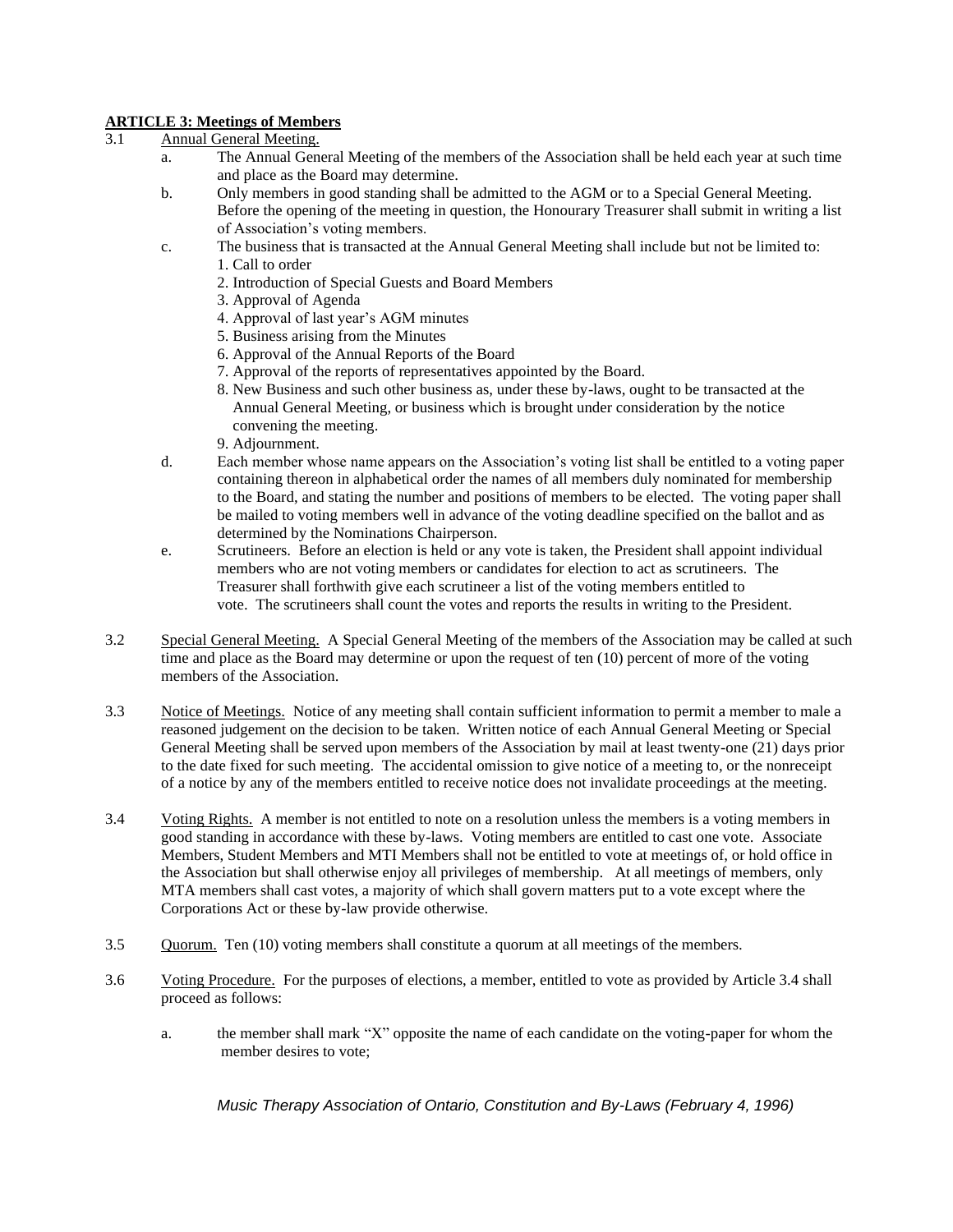- b. the member shall not vote for more candidates than are eligible for election;
- c. the member casts his/her ballot by mail in a sealed and signed envelope addressed to the Chairperson of the Nominations Committee. A deadline for the casting of ballots shall be four weeks before the Annual General Meeting. Ballots postmarked by midnight of the deadline shall be counted by the scrutineers and the Nominations Chairperson. The scrutineers shall record the votes counted, and shall communicate the result to the President who shall announce the result of the election at the Annual General Meeting. Of the candidates nominated, those receiving the greatest number of votes shall be declared elected. Where the election of one or more candidates is undecided by reason of an equality of votes, the scrutineers shall forthwith put into a ballot box one paper for each candidate whose election is undecided and having the name of the candidate written thereon, and the Nominations Chairperson shall draw by chance from the ballot box in the presence of the other scrutineers, one or more such paper as sufficient to make up the required number of those members to be elected, and the Nominations Chairperson shall declare the candidates whose names are upon the ballot papers so drawn to be elected. The ballot paper shall then be destroyed.
- 3.7 Voting on resolutions and motions. Voting shall be by a show of hands unless voting members demands a poll. Any voting member may demand a poll at any time before a vote is taken on a motion or resolution, and in the event of such a demand, the voting shall be by secret ballot. In any voting by a show of hands, the chair of the meeting shall decide the results and with the scrutineers, if necessary, make such count of the votes so given by a show of hands as may be considered necessary and the decision of the chair shall be final. If a poll is demanded and the voting is by ballot, the votes shall be taken forthwith by secret ballot by the scrutineers who shall report the result in writing to the chairman who shall announce the result to the meeting immediately thereafter. All resolutions and motions shall be decided by a majority vote unless it is otherwise specified in the Corporations Act or in these by-laws.
- 3.8 Additional rules and regulations for voting. The Board of Directors may make any rules and regulations for the holding of elections and voting and for making all the necessary arrangements therefore as it may consider advisable provided that such rules and regulations do not conflict with the foregoing. The Secretary shall keep a copy of any such rules and regulations for inspection by the members at any time.

## **ARTICLE 4: Board of Directors**

- 4.1 Powers of the Board. The affairs of the Association shall be managed by a Board of Directors. Subject to these by-laws and all laws affecting the Association, the Board may exercise all the powers, and so all the acts and things that the Association may exercise and do. The Board may from time to time appoint such others officers, employees and agents as it shall deem necessary who shall have such authority and perform such functions and duties as may from time to time be prescribed by resolution of the Board. The Board may from time to time add to or limit the duties and powers of any employee agent.
- 4.2 Composition of the Board. The Board shall consist of up to nine (9) Directors elected at the Annual General meeting of members from among the MTA members of the Association, to serve a term of two (2) years. In any case of vacancy occurring in the Board, the President shall have power to appoint any other voting member who meets the qualifications specified in Article 4.3 as a Director.
- 4.3 Qualification. All directors of the Board must:
	- a. be a member in good standing for at least one year prior to the time of her/his election or appointment and throughout her/his term of office;
	- b. have MTA status.
- 4.4 Nomination. The nomination of candidates for election to the Board shall be made :
	- a. to a Nominations Committee of three (3) appointed by the Board from amongst its members, chaired by the Past President;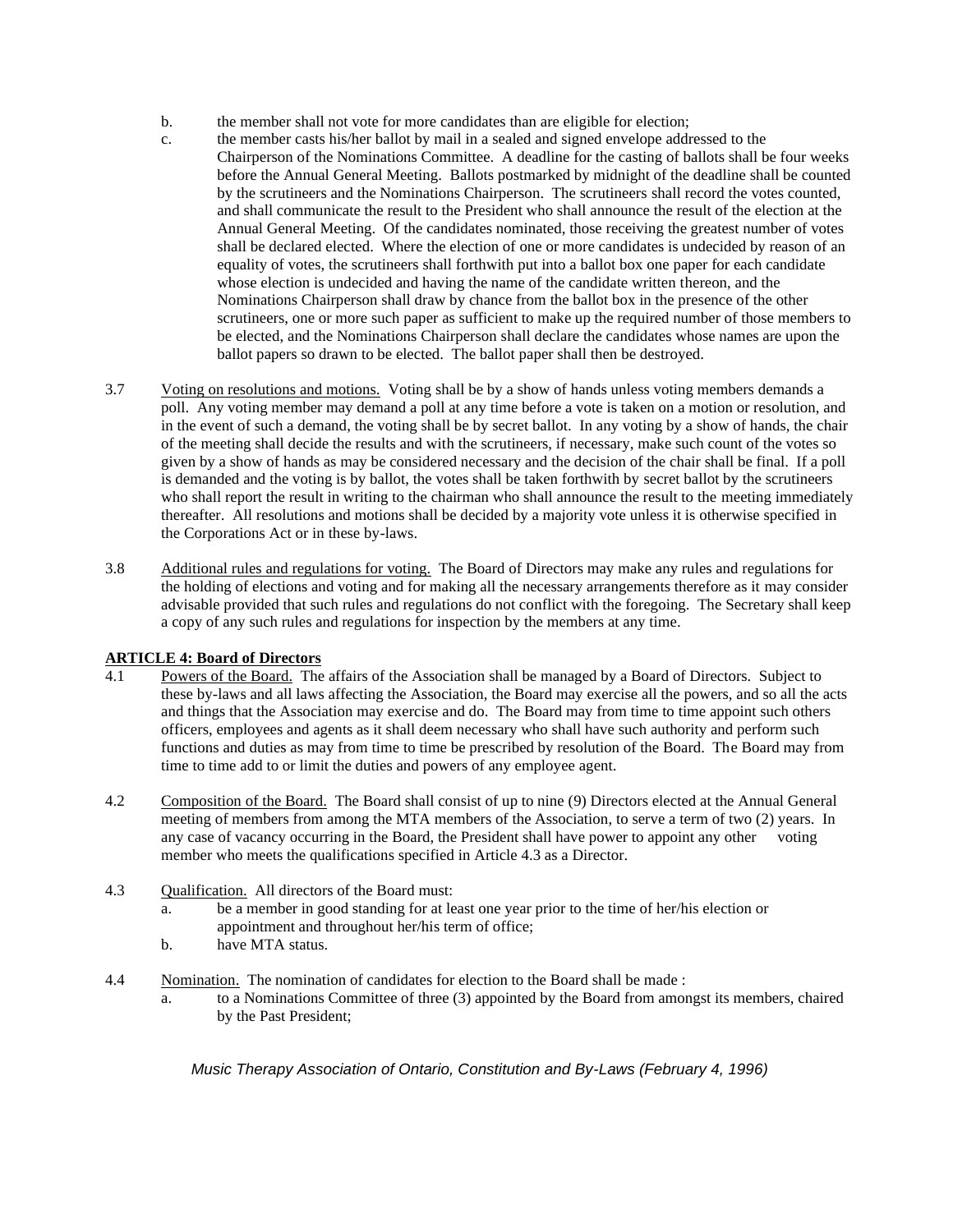- b. in writing and submitted to the Nominations Chairperson by any voting member of the Association in good standing at any time prior to the Nominations deadline as specified in the newsletter of the Association.
- 4.5 Election.
	- a. The first directors of the Association shall be those named in the list of first directors filed with the Companies Branch, Ministry of Consumer and Commercial Relations. Each director shall hold office for a term expiring on December 31.
	- b. Directors shall be elected to fill the places of the directors whose term of office expire on December 31. A director whose term of office expires shall be eligible for reelection.
	- c. Within one month of the AGM preceding the end of a term, the current directors and the newly elected directors shall hold a meeting for purposes of orientation and transference of positions.
- 4.6 Vacation of Office. The office of any director shall be vacated upon the occurrence of any of the following events:
	- a. on her/his death;
	- b. if the director ceases to be a member of the Association;
	- c. if the director resigns from office by notice in writing to the Secretary of the Association;
	- d. if the director is removed in accordance with section 4.7 thereof;
	- e. if the director is no longer in good standing.
- 4.7 Removal.
	- a. The members may, by an affirmation vote of a majority of not less than two-thirds (2/3) of the votes of those members of the Association, who, being entitled to do so, vote in person or by proxy at a Special general Meeting, remove a director before the expiration of her or his term of office, and may elect a duly qualified successor to complete the term of office.
	- b. The Board may by a director's resolution remove any director, employee or agent of the Association before the expiration of her/his term of office, and may appoint a duly qualified successor to complete the term of office.
- 4.8 Remuneration. The remuneration of the employees and agents of the Association and the terms of their tenure of office or employment shall be as determined by the Board from time to time.

#### **ARTICLE 5: Duties of the Board of Directors**

#### a. President.

The President represents the members of the Association and may also represent their interests to governmental bodies. The President shall preside at all meetings of members and of the board of Directors and shall coordinate all business of the Association. The President shall appoint, with approval of the board of Directors, the chairperson of all committees and other servants as deemed necessary, and hold ex-officio membership in all committees. The President maintains a thorough understanding of the Association's constitution and by-laws. The President contributes to the newsletter by submitting articles as appropriate and necessary, submits provincial updates to the CAMT on a regular basis and serves as the liaison with the CAMT Board. Upon completion of her/his term the President sits on the Board for two years as Past President.

#### b. Vice President.

The Vice President shall act on behalf of the President in all matters as necessary. In the absence of the President, the Vice President shall chair meetings of the Association. The Vice President assumes responsibility for the committee positions including Student Liaison, and both University of Windsor and WLU Student Representatives. The Vice President is responsible for liaison work with the Music Therapy Student Associations of Wilfrid Laurier University and the University of Windsor. Overseeing membership services for Music therapy students and interns, the Vice President coordinates internship networking at MTAO Conference, contacts graduates about MTAO, and coordinates student sponsorship to the CAMT Conference. The Vice President assists the President in maintaining a perspective of the long range vision of the Association, and implementing current and future goals.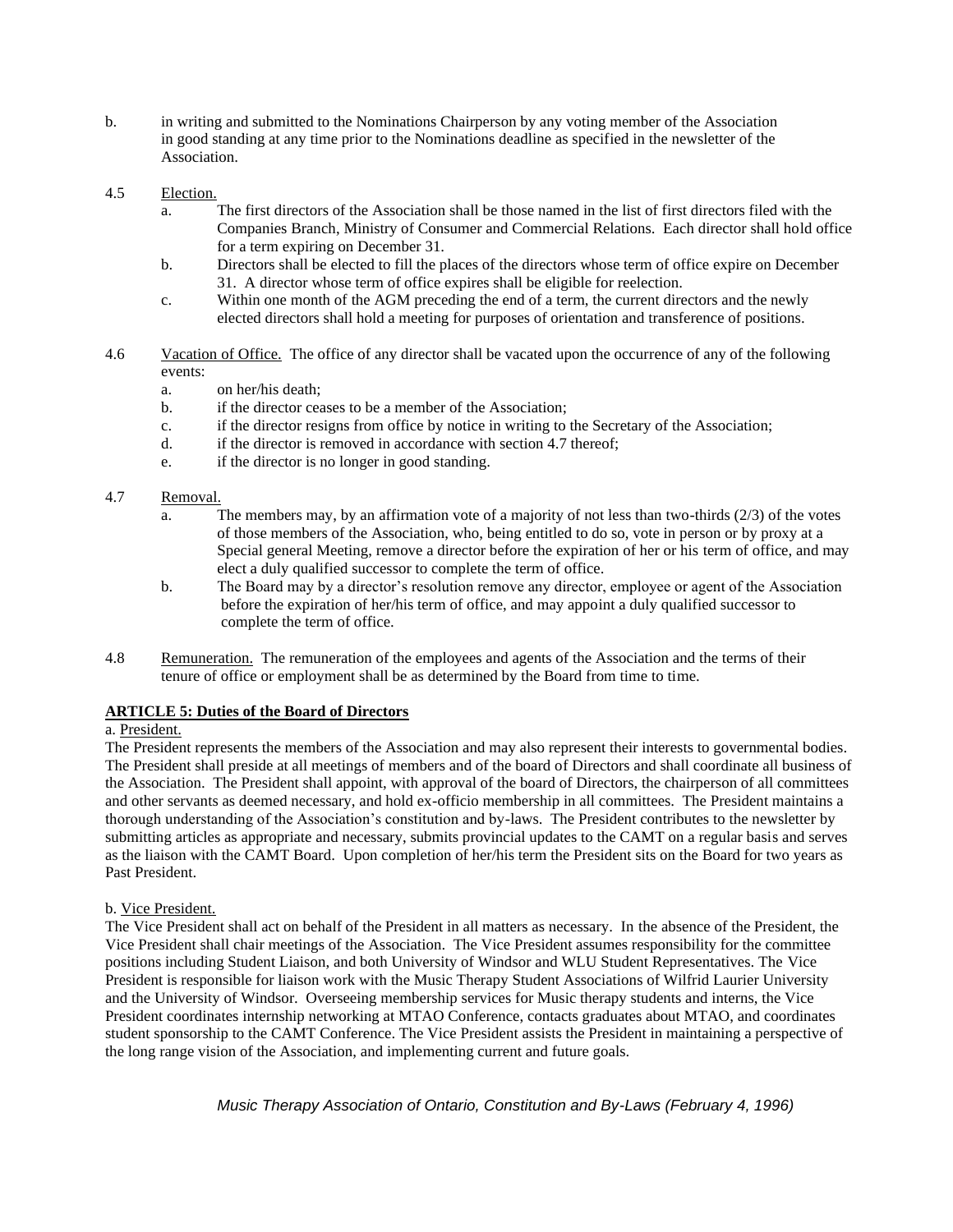#### c. Past President.

The Past President performs such duties as may be prescribed by the board of Directors. In the absence of the President and Vice President, the Past President shall preside at meetings of the members of the Association and of the board of Directors. The Past President shall act as Chairperson of the Nominations Committee.

### d. President Elect.

The President Elect performs such duties as may be prescribed by the board of Directors. The President elect works to attain an understanding of the Association's constitution, by-laws, policy and procedures, and long range vision for the Association. The President elect shall serve a term of one year, being the year prior to her/his start in office as President.

#### e. Secretary.

The Secretary shall attend to all giving and serving of notices of the Association, shall maintain the minutes of all meetings and provides copies to the board and CAMT. The Secretary is responsible for preparing and emailing the annual reports of the Association to the members, and other correspondence as appropriate. The Secretary keeps accurate files of all correspondence that pertains to the Association, develops and updates board manuals, and shall perform such other duties as may be prescribed by the board.

#### f. Treasurer.

The Treasurer is responsible for the management of all financial and related business for the Association, and shall keep a book of accounts of the Association. The Treasurer shall deposit all monies and other valuable effects of the Association in the name and to the credit of the Association. The Treasurer provides a financial statement at each meeting, the annual financial report that is included in the Association's annual report, and the financial statements and reports for the AGM. The Treasurer files an annual report with the Received General of Canada. The Treasurer is responsible for the yearly membership and for providing the Public Relations Chairperson and board with an updated membership and mailing list. The Treasurer shall serve and function as the Association's Registrar. The Treasurer shall chair the fundraising committee, responsible for investigating, soliciting, and coordinating avenues of fundraising on behalf of the Association.

## g. Public Relations.

The Public Relations Chairperson shall work on tasks pertaining to the development of public relations, music therapy promotional opportunities, and the development of information packages. The Public Relations Chairperson monitors the Association's phone line and e-mail regularly, documenting and responding to all calls.

#### h. Government Issues.

The Government Issues Chairperson shall work on tasks pertaining to the advocacy of music therapy within government legislation.

## i. Education Chair

The Education Chair assumes the responsibility for the planning and implementing of the MTAO AGM and Conference, and when other Music therapy conferences are held in the province, provides support to it's organizers. The Education Chair promotes continuing education activities relevant to Association members. The Education Chair oversees the committee position of Conference Liaison.

#### j. Member at Large

The Member at Large attends all meetings of the MTAO Board, reads the MTAO documentation thoroughly, and supports the Board by reporting to the President and offering assistance as needed.

## **ARTICLE 6: Protection of Directors**

6.1 Exercise of Duties in Good Faith. Every director of the Association shall exercise the powers and discharge the duties of the office honestly, in good faith and in the best interests of the Association, and in connection therewith shall exercise the degree of care, diligence and skill that a reasonably prudent person would exercise in comparable circumstances.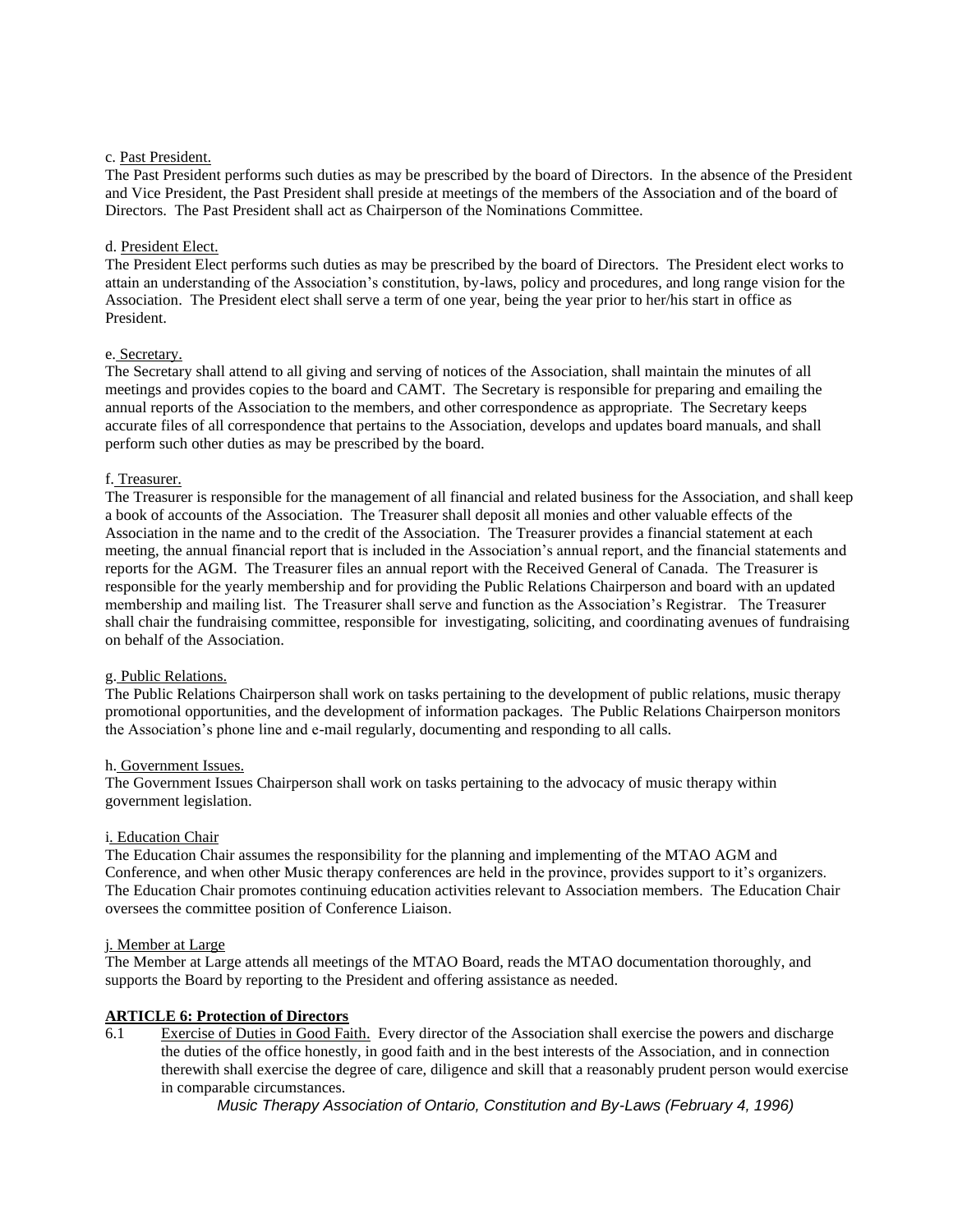- 6.2 Indemnity. Subject to the provisions of the Corporations Act, the Association may indemnify a director or former director of the Association, and their heirs and legal representatives against all costs, charges and expense reasonably incurred by the director or former director in respect of any civil, criminal and administrative action or proceeding to which the director or former director is made a party by reason of being a director of the association, if:
	- a. the director or former director acted honestly and in food faith with a view to the best interests of the Association; and
	- b. in the case of a criminal or administrative action or proceeding that is enforced by a monetary penalty the director or former director had reasonable grounds for believing such course of conduct was lawful.
- 6.3 Insurance. The Association may purchase and maintain insurance for the benefit of any director against personal liability incurred by her/him as a director of the Association.

#### **ARTICLE 7: Meetings of the Board**

- 7.1 Place of Meetings. Regular meetings of the Board may be held at such place and time as the Board may determine.
- 7.2 Call of Meetings. The Secretary of the Association shall call a meeting of the Board upon request of the President of the Association or any three (3) directors.
- 7.3 Notice. Notice specifying the place, date, and time of every Board meeting shall be served upon each of the directors at least seven (7) days prior to the date fixed for such meeting, unless otherwise agreed upon by all directors.
- 7.4 Participation by Phone. A director may participate in a meeting of the Board by means of conference telephone or other communication facilities by which all directors participating in such meeting can head each other provided that all directors participating agree to such participation. A director's participation in a Board meeting in accordance with this section shall be deemed to be present at the meeting and to have so agreed and shall, unless disqualified for any other reason be counted in the quorum therefore and be entitled to speak and vote thereat.
- 7.5 Quorum. Three (3) directors shall constitute a quorum for meetings of the Board.
- 7.6 Chair. The President of the Association, or in the absence of the President, the Vice President or Past President, shall be chair of any meeting of the Board. In the absence of such directors, the directors present shall choose one of their number to be chair.
- 7.7 Voting. At all meetings of the Board every director present shall be entitled to one vote and, subject to the provisions of these by-laws, every resolution or question shall be decided by a majority of the votes cast on the resolution or question. In the case of an equality of votes, the chair of the meeting shall be entitled to cast a deciding vote. The chair of a meeting may move or propose a resolution.
- 7.8 Resolutions in writing. A resolution in writing signed by all directors and placed with the minutes of the Board is as valid and effective as if regularly passed at a meeting of the Board.

#### **ARTICLE 8: Committees**

8.1 Committees. The Board may appoint or suspend such committees as they deem advisable. All committees shall be responsible to, and their actions shall be subject to the sanction of the Board. No expenditures shall be made and no debt or other obligation incurred by any committee without the approval of the Board. The President may appoint or suspend a chair for each committee as s/he deems advisable.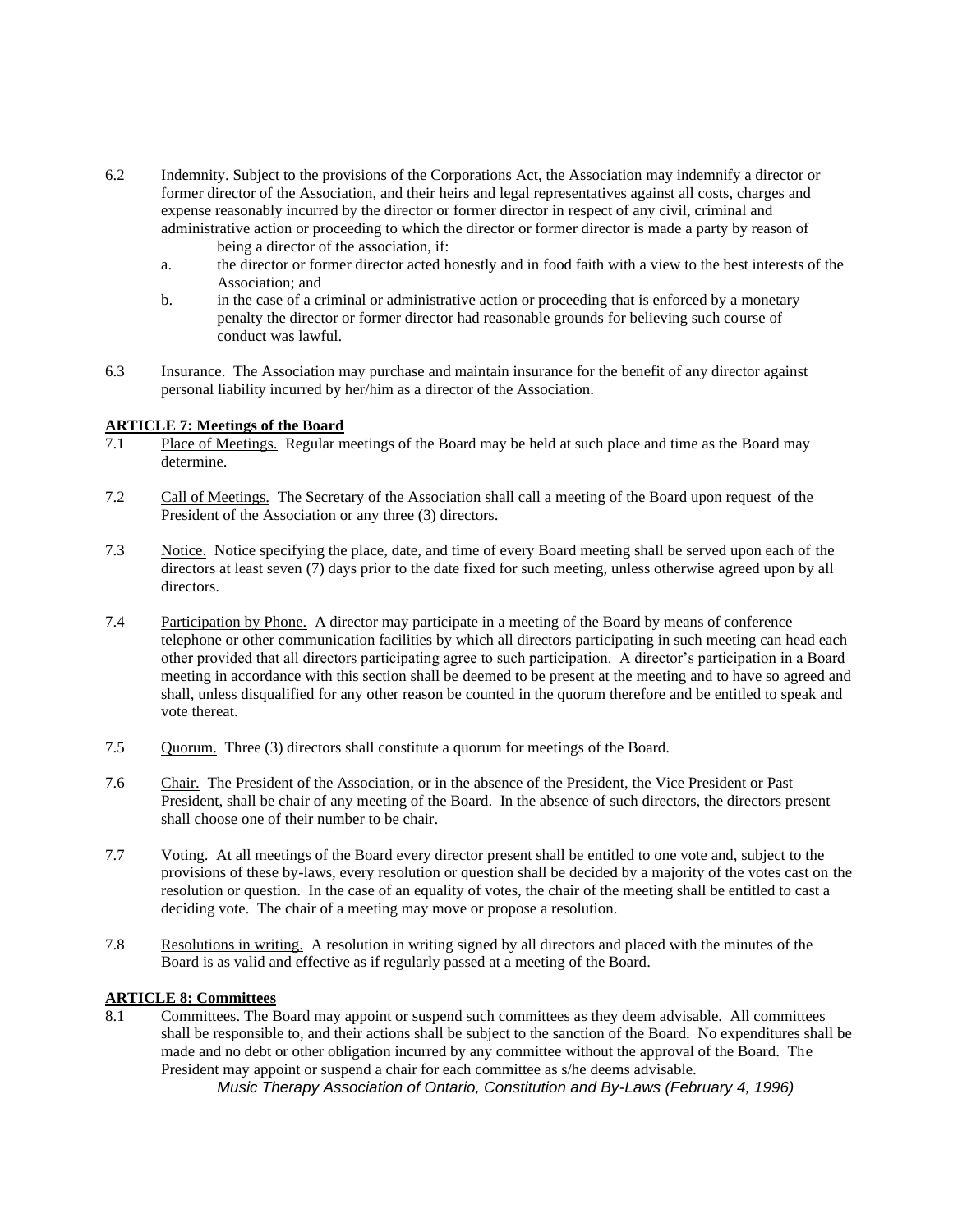8.2 Committee Meetings. The provision of article 7 governing meetings of the Board shall apply equally to meetings of any committee of the Association, with such changes that the Board may determine periodically.

## **ARTICLE 9: Responsibilities as a Chapter of CAMT**

- 9.1 The Chapter shall have the authority to deal with matters of local interest, in keeping with the general policies laid down by the Board of the Chapter.
- 9.2 The Chapter may adopt rules and regulations for its own government which are not contrary to law.
- 9.3 The Chapter, its directors and members. or any of them, shall not incur any debt or liability in the name of the CAMT.
- 9.4 The Treasurer of a Chapter shall maintain proper books of account and a copy of the annual financial statement shall be transmitted to the Treasurer of CAMT.
- 9.5 a. The Chapter shall adopt the Code of Ethics and Standards of Practice of CAMT within their bylaws provided any necessary changes are made to comply with the Corporations Act of Ontario. Additional clauses may be added, altered or rescinded in accordance with provincial plans, regulations and conditions that may be applicable to a provincial Chapter.
	- b. The Ethics Chair of the Chapter shall serve and function as CAMT Ethics Liaison.
- 9.6 The President of the Chapter shall serve and function as CAMT Liaison.
- 9.7 All MTA members of a Chapter must also be members in good standing of CAMT.
- 9.8 The Chapter shall submit an annual report of its proceedings to the CAMT President. Such proceedings include but are not limited to financial statements, Board member reports, and minutes from all meetings.

## **ARTICLE 10: Contracts, Cheques, Drafts and Borrowing**

- 10.1 Any and all deeds, documents, investments, and writings, cheques, bill of exchange, or other orders for the payment of money signed by and on behalf and in the name of the Association by any two of such persons as the Board may authorize, shall be binding upon the Association. Save as in this by-law provided, no director, officer, or servant shall have the power or authority to bind the Association by any contract or engagement as to pledge its credit.
- 10.2 Borrowing. The Association does not have powers to borrow money.

## **ARTICLE 11: Corporate Seal and Custody**

The Board may from time to time adopt a common seal for the Association. Any common seal adopted by the Board shall be under the control of the Board and the responsibility for its custody and use from time to time shall be as determined by the Board.

## **ARTICLE 12: Amendments to Constitution and By-Laws**

- 12.1 Procedure. The Constitution of the Association may be amended or altered by special resolution. The by-laws of the Association may be amended, repealed or altered by special resolution.
- 12.2 Effective Date. A special resolution to amend or alter the Constitution and/or to amend, repeal or alter the bylaws of the Association shall be effective on the date of its acceptance by the members.

## **ARTICLE 13: Code of Ethics**

13.1 The Code of Ethics, as adopted from CAMT, and as amended and approved by CAMT membership from time to time, shall be part of these by-laws as Schedule "A".